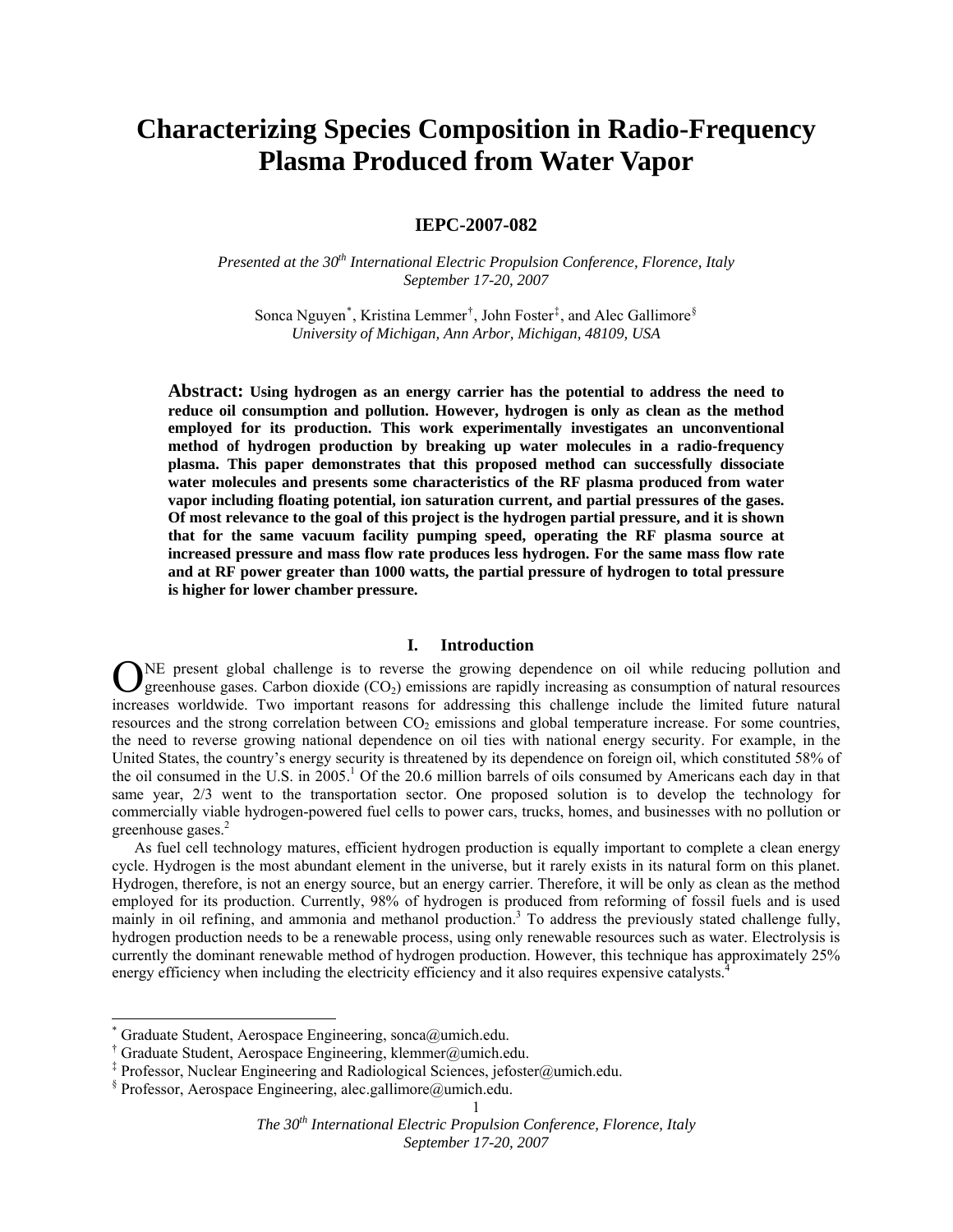This paper experimentally investigates a new technique of hydrogen production using a radio-frequency (RF) plasma source. Similar to electrolysis, hydrogen is produced from water in this proposed method. The electron temperature is expected to be of a few electron volts and the density can be in a range between  $10^{17}$  to  $10^{19}$  m<sup>-3</sup> depending on which mode (capacitive, inductive, or helicon) the plasma operates in. Among these modes, helicon mode is most energy efficient. Consequently, highly reactive species in the plasma including electrons, ions, and radicals are speculated to enhance the water dissociation rate. Unlike electrolysis, catalysts are not required. Previous works have recognized the promising potential of plasma for hydrogen production, but have used plasma to break up only hydrocarbons or have used it in a form of a catalyst.<sup>5-9</sup> One group has attempted to dissociate water molecules in a steam-plasma torch powered by microwaves.<sup>10</sup> Characteristics of the plasma produced from water vapor, specifically from a RF source, are not available to our knowledge. This paper characterizes the ion saturation current and floating potential of the RF plasma source for both argon and water. As a step toward characterizing the efficiency of this proposed method, partial pressures of  $H_2$ ,  $O_2$ , OH, and  $H_2O$  are presented for a wide range of operating conditions of RF power and magnetic field strength.

# **II. Experimental Setup**

# **A. Vacuum Facility**

The plasma source is attached on a side port of a cylindrical chamber that is 2 m long and 0.6 m in diameter. An Edwards 2-Stage pump is used to evacuate the chamber. When the mechanical pump is operated alone, the chamber pressure typically continues to decrease below 50 mtorr. Gas flown into the chamber maintains a pressure of at least 50 to 70 mtorr to prevent backstreaming. The chamber is also fitted with a CVI 20-inch (51-cm) cryopump, which can bring the base pressure to  $3x10^{-7}$  torr. Figure 1(a) shows the main cylindrical vacuum chamber with its pumps attached along with the plasma source and the three magnet coils. For argon, when the cryopump is used, the chamber pressure is 1 mtorr for a 240 sccm flow rate. With mechanical pumping alone, at an argon flow rate of 40 sccm, the background chamber pressure is 100 mtorr. A linear extrapolation indicates that a chamber pressure of approximately 400 mtorr corresponds to an argon flow rate of 240 sccm. Unfortunately, our water vapor mass flow controller has not worked properly and we have not calibrated the chamber pressure for water vapor. However, we expect that the calibration for water vapor is similar to that of argon.



**Figure 1. a) Main vacuum chamber setup. b) Schematic diagram of plasma source.**

## **B. Plasma Source**

A schematic diagram of the plasma source, a quartz tube that is 15 cm in diameter and 50 cm in length, is shown in Fig. 1(b). Three magnet coils are used to generate the magnetic field. The coils are connected in series to a 60-A DC power supply. At 60 A, the magnetic field strength near the center of the plasma source is approximately 400 G. A double helical antenna circumscribes the quartz tube, and is sandwiched between the quartz tube and the magnetic

> *The 30th International Electric Propulsion Conference, Florence, Italy September 17-20, 2007*   $\mathfrak{D}$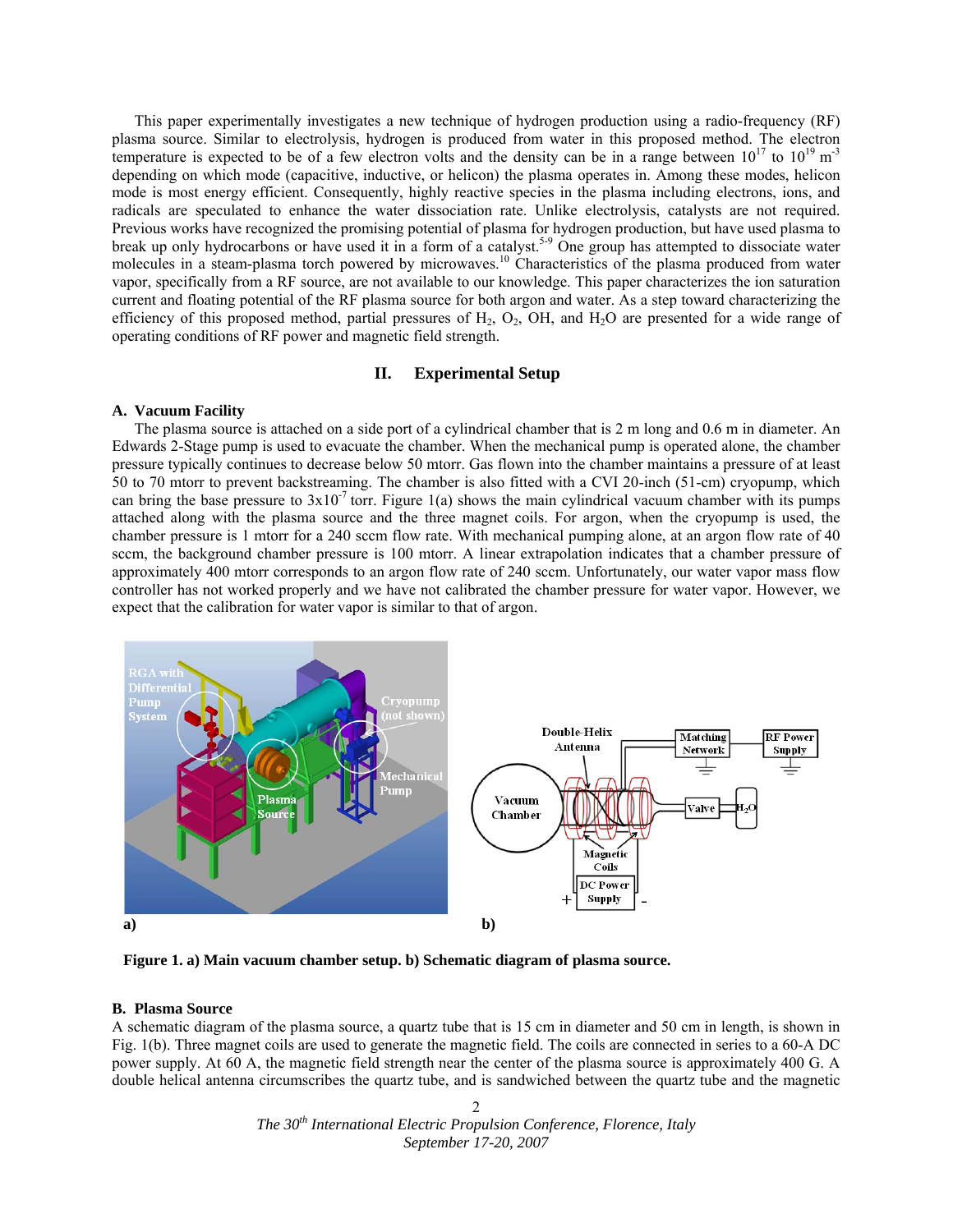coils. A 13.56 MHz RF power supply excites the antenna up to 3 kW. A π-matching network is used to match the impedance of the RF power supply output with the impedance of the antenna, reducing the reflected power between 2-5% of input power. Water vapor is produced in a separate vessel and is delivered to the plasma source via a mechanical valve.

#### **C. Residual Gas Analyzer**

A Kirk J. Lesker residual gas analyzer (RGA) is used to identify gas species in the plasma, as well as, to measure their partial pressures inside the main chamber. The RGA's operating pressure limit is  $10^{-4}$  torr while the chamber pressure is two orders of magnitude higher than this limit when operating with the mechanical pump. A differentially pumped system as shown in Fig. 2(a) is used to allow for RGA operation. The plasma in the main chamber enters the spectrometer chamber through a variable leak valve. A turbomolecular pump from Varian (model V70LP) is used to pump the gases out of the spectrometer chamber, maintaining the pressure of the spectrometer chamber below the RGA pressure limit.

 Equation (1) relates the pressure in the spectrometer chamber to the main chamber pressure and facility geometry. The parameter  $P_s$  is the pressure of the spectrometer chamber,  $P_c$  is the pressure of the main chamber,  $C$  is the conductance, and  $S_p$  is the pumping speed of the auxiliary system (Fig. 2(a)). This expression is obtained by setting  $Q_1$  equals to  $Q_2$ , which equals to  $S_pP_p$ , where  $Q_1$  is the throughput in pipe 1 and  $Q_2$  is the throughput in pipe 2, and *Pp* is the pressure of the pump. Note that the pipe conductances, *C1* and *C2*, are both proportional to the square root of the mass of the gases while  $S_p$  depends on the pump type. In order to ensure that the gas in the spectrometer chamber is representative of that in the main chamber,  $C_2$  must be much less than  $S_p$  in Eq. (1).<sup>11, 12</sup> This result leads to Eq. (2), where again  $C<sub>1</sub>$  and  $C<sub>2</sub>$  have the same mass dependency.

$$
P_{s} = \frac{P_{c}}{1 + \left(\frac{C_{2}}{C_{1}}\right)\left(\frac{S_{p}}{S_{p} + C_{2}}\right)} C2 << Sp
$$
\n(1)

$$
P_S = \frac{P_c}{1 + \left(\frac{C_2}{C_1}\right)}
$$
\n(2)



**Figure 2. a) Schematic diagram of differentially pumped system for the RGA. b) Plasma source with axis definition.** *Langmuir probe data are taken at -13 cm in the axial direction.*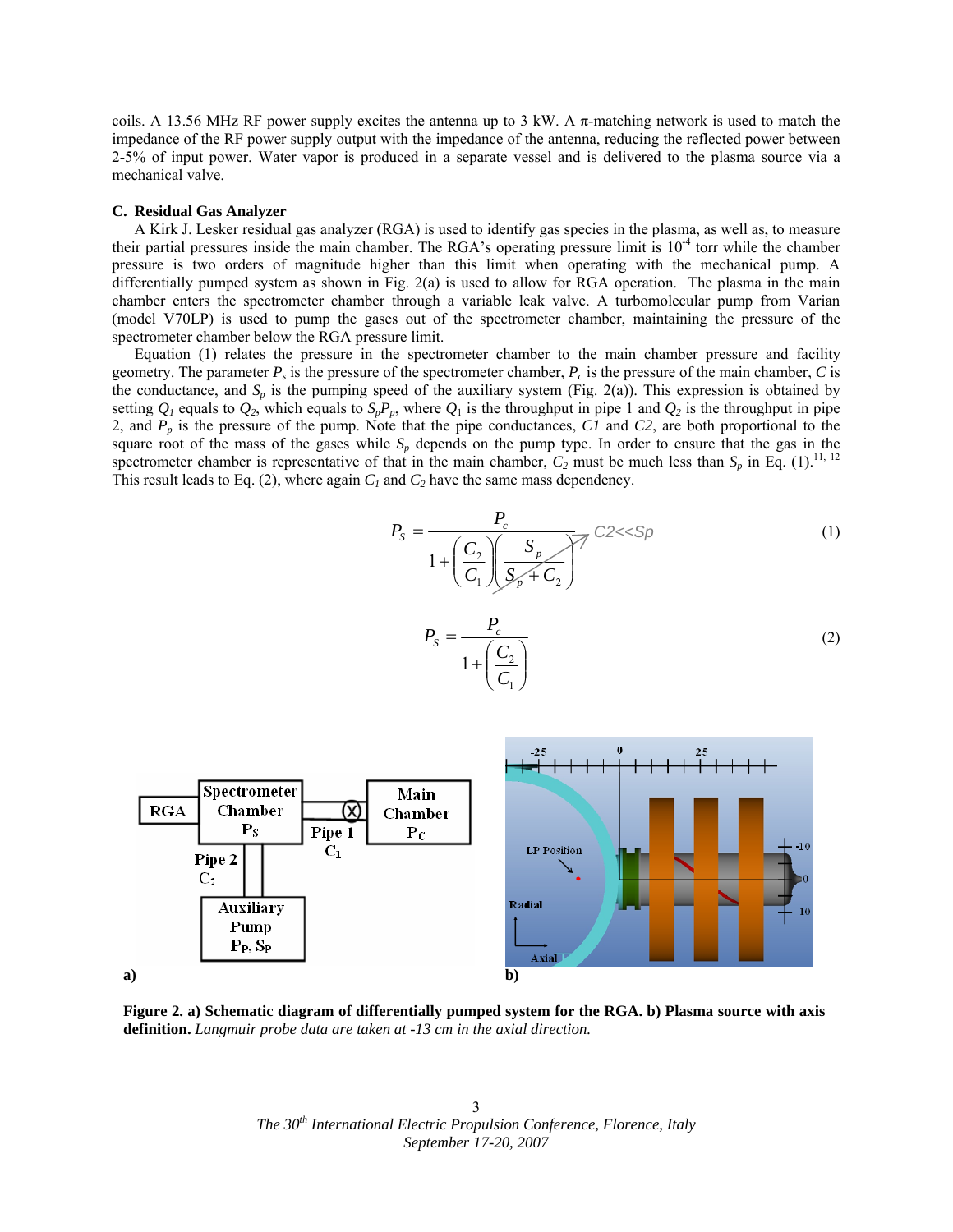## **D. Langmuir Probe**

 A commercial Langmuir probe system by Hiden is used to measure ion saturation current and floating potential of the plasma. This probe is RF-compensated. In order to avoid surface contamination on the probe tip, direct heating is applied. Before taking data for each sweep, the probe is set at 100 V for 0.2 s up to 1 s. The probe tip is tungsten and is 10 mm in length and 0.15 mm in diameter. Langmuir probe data shown in this paper are measured at negative 13 cm in the axial direction from the origin as defined in Fig. 2(b). The probe tip is oriented normal to the axial magnetic field. Near the center of the plasma source, 25 cm in the axial direction and 0 in the radial direction, the axial (z-direction) component of the magnetic field,  $B_z$ , is approximately 400 G when 60 A DC current is applied to the magnetic coils.  $B_x$  and  $B_y$  are 4 and 6 G, respectively. At the origin,  $B_z$ ,  $B_x$  and  $B_y$  are 70, 1, and 4 G, respectively. The strength of the magnetic field is reduced proportionally to half of the strength at 60 A for the 30-A case. The strength of the magnetic field at -13 cm in the axial direction, where the Langmuir probe data are taken, should be less than the strength at the origin.

#### **III. Results**

### **A. Ion Saturation Current**

Ion saturation current as a function of RF power are shown for 0 A (i.e. no applied magnetic field), 30 A, and 60 A for argon plasma and water plasma. Figure 3(a) shows results for 1 mtorr chamber pressure and Fig. 3(b) shows similar results for 100 mtorr. The cryopump was used to bring the chamber pressure to 1mtorr with a flow rate of 240 sccm, whereas only the mechanical pump was used to maintain 100 mtorr chamber pressure with a flow rate of 40 sccm for argon.

For argon plasma, Fig. 3(a) shows that the ion saturation current is higher when the magnetic field is applied. However, it shows that the ion saturation current is not necessarily a linear function of magnetic field. Contrary to our speculation, the ion saturation current is lower at 60 A than at 30 A. Nonetheless, the results show that the ion saturation current is higher when there is a magnetic field. This trend is also observed in the water plasma. The ion saturation current at 30 A for water is consistently higher than that at 60 A. In comparison with argon, ion saturation current for water is consistently lower by a factor of 3 or 4. All the trends observed at 1 mtorr are also seen in the 100-mtorr case with the exception that the difference in the ion saturation current between 30 A and 60 A is minimal for argon. There is a clear difference in ion saturation current for argon plasma with and without a magnetic field. Similar to the 1-mtorr case, the ion saturation current of argon plasma is a few factors higher than that of the water plasma.



**Figure 3. Ion saturation current versus RF power for a) 1 mtorr chamber pressure and b) 100 mtorr chamber pressure. Applied DC current to the magnetic coils are 0 A (square), 30 A (triangle) and 60 A (circle) for argon (blue lines) and water vapor (red lines).**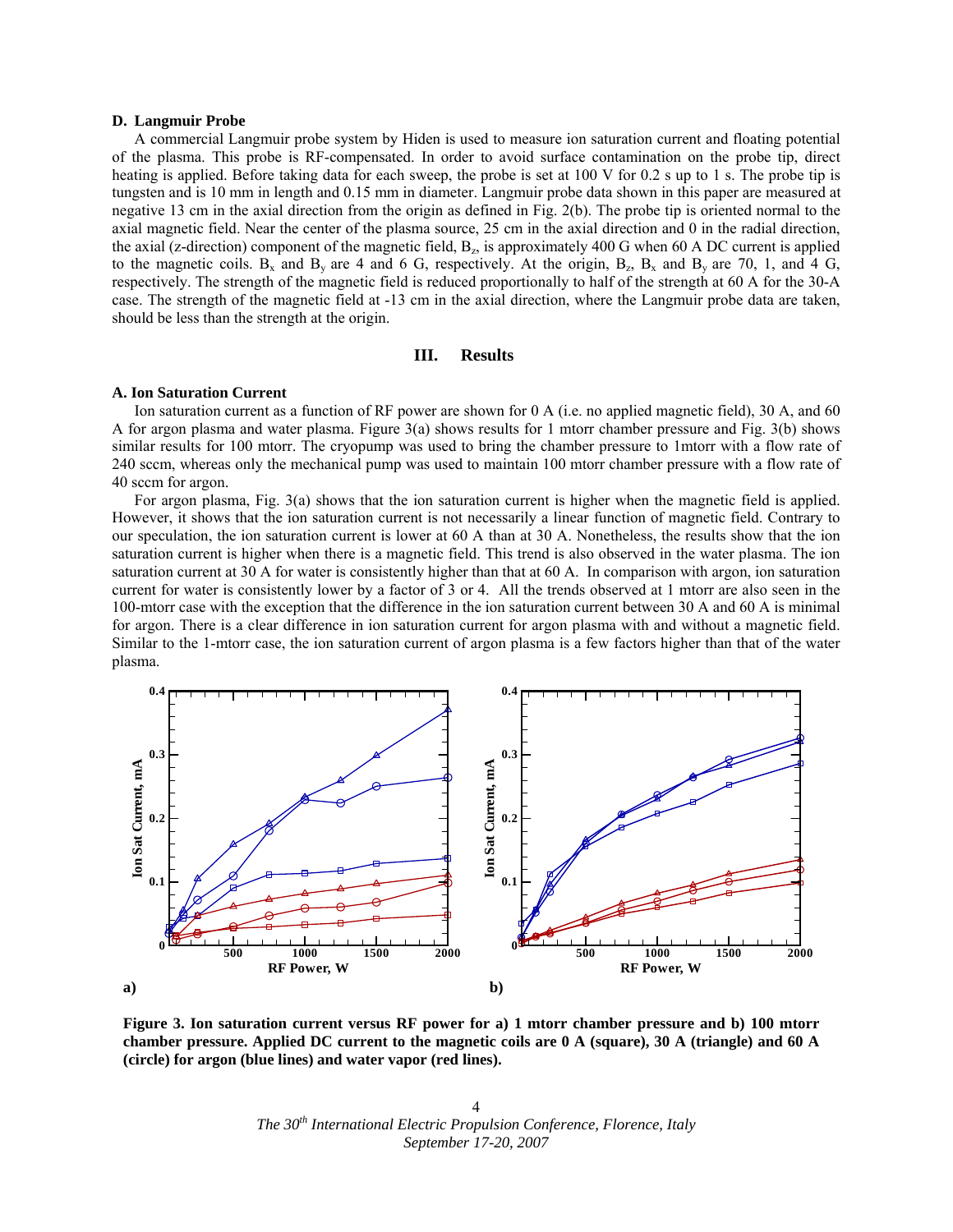Why the ion saturation current at 30 A is higher than at 60 A at 1 mtorr is at present not well understood. Increased reflected power was ruled out as matching was similar at both conditions. It is possible that a mode jump could have occurred in increasing the magnetic field strength. In this case, assuming the electron temperature does not change, then the larger ion current at 30 A may be due to an increase plasma production due to enhanced coupling efficiency. Still another possibility has to do with cross field diffusion, as the magnetic field strength increases, radial losses decrease, thereby leading to better confinement and increased plasma production. If the magnetic field continues to increase however, radial diffusion to the probe will necessarily decrease in accordance with the decreasing cross field diffusion coefficient. Indeed the ratio of the ion cyclotron frequency to the neutral collision frequency increases by a factor of 2 in going from the 30-A case to the 60-A case in accordance with the increased magnetic field strength. Clearly ion flux to the probe will decrease as this ratio increases. In this respect, the observed ion saturation current trend may simply be an artifact of the nature of collection at the probe. Future investigations will involve different probe orientation (parallel and normal to B) so that this trend can be better understood.

 The difference in ion saturation current between argon plasma and water plasma is anticipated. In the case of the argon plasma, all the energy goes into exciting and ionizing argon in addition to simple diffusion losses to the wall. In the case of the water plasma, the energy goes into dissociating the OH-H bonds and O-H bonds, ionizing the atoms and molecules, and exciting vibrational transitions. In this respect, there are many more energy sinks in the case of the water plasma. The large electron inelastic cross section projected by the molecular species in the water plasma ultimately leads to electron cooling and an associated reduce ionization rate. Since ion saturation current is proportional to the square root of the electron temperature, then the ion saturation current will also decrease. Additionally, electron attachment also physically depletes the free electron number density, making them unavailable to participate in ionization.

#### **B. Floating potential**

In addition to ion saturation current, floating potential was also measured for both argon and water plasma. Figures 4(a) and 4(b) characterize the floating potential for both plasmas at 1 mtorr and 100 mtorr. For 1 mtorr, the argon plasma floating potential is approximately 12 to 23 V. The floating potential for argon is lower with the applied magnetic field on than for the case without it. However, the difference between the case with the magnetic field and without it is small for the argon plasma compared to the results with the water plasma. For the water plasma, the floating potential is between 10 and 33 V. The floating potential difference between the 0-A and 60-A cases ranges between 10 and 20 V. The effect of the magnetic field on the floating potential of the water plasma is evident.



**Figure 4. Floating potential current versus RF power for a) 1 mtorr chamber pressure and b) 100 mtorr chamber pressure. Applied DC current to the magnetic coils are 0 A (square), 30 A (triangle) and 60 A (circle) for argon (blue lines) and water vapor (red lines).** 

*The 30th International Electric Propulsion Conference, Florence, Italy September 17-20, 2007*  5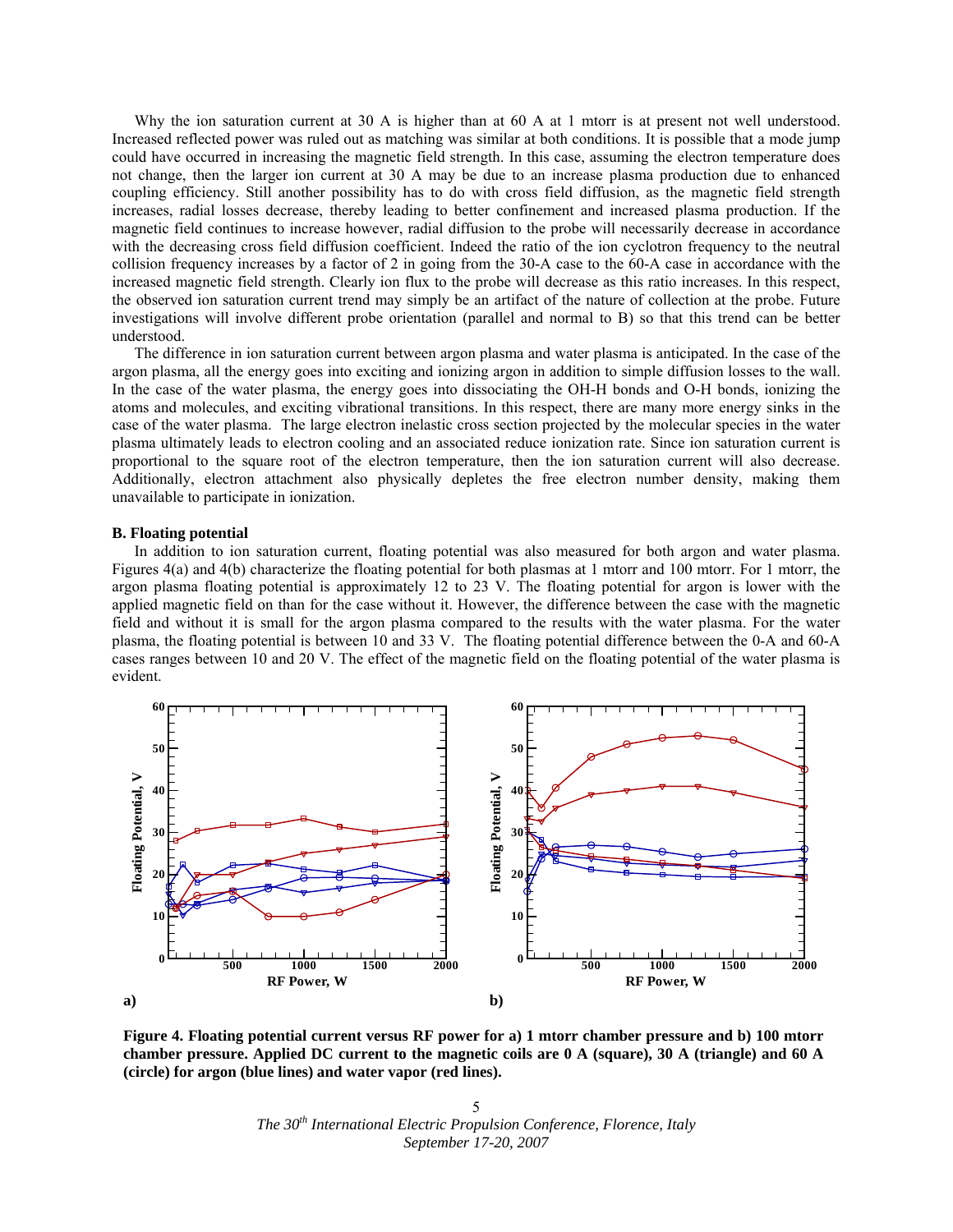At 100 mtorr, the floating potential for argon is consistently around 20 to 25 V. However, the magnetic field has a reverse effect on the floating potential for the water plasma. Without the applied magnetic field, the floating potential for the water plasma falls into the same range as in the argon plasma. However, with the applied magnetic field, the floating potential reaches up to 40 V for 30 A and over 50 V for 60 A. The reason why the floating potential increases to these high values is unclear, but the fact that it is increasing may be an indication that the electron mobility is limited. Several possible explanations for the limited mobility include electron temperature cooling, reduced diffusion coefficient associated with the magnetic field and electron attachment.

#### **C. Species Identification**

When water vapor is injected into the RF plasma source, the following species are detected in the plasma:  $H_2$ , OH, H2O, and O2, with mass/charge of 2, 17, 18, and 32, respectively. Figure 5(a) shows a plot of one set of raw RGA data, which shows the presence of these species. Figure 5(b) shows a picture of the water plasma. The raw RGA data and the color of the plasma demonstrate that the water molecules are dissociated in the plasma source into its constituent parts, hydrogen and oxygen. The next sections characterize the partial pressure of the species as a function of RF power and magnetic field strength.





**Figure 5. a) A sweep of raw RGA data. b) Picture of water plasma at 1 mtorr, 60 A, and 1.5 kW.** 

## **D. Effects of RF power and magnetic field on gas partial pressures**

Figure 5(a) shows the raw RGA data, where the partial pressure is calibrated for  $N_2$ . In order to obtain a more accurate partial pressure measurement of each species, the ionization sensitivity for each gas relative to nitrogen is taken into account. These values are 0.44, 0.86, and 0.9 for  $H_2$ ,  $O_2$ , and  $H_2O$ , respectively.<sup>13</sup> The relative sensitivity for OH is estimated to be similar to that of  $H_2O$ , which is 0.9. Figure 6(a) shows the partial pressure normalized to the total pressure for all four species detected in water plasma at 1 mtorr. At this pressure, the magnetic field affects the partial pressure of the gases as more water molecules are dissociated at higher magnetic field strength settings as expected. Consequently, the partial pressure of  $H_2$  is higher with higher magnetic field strength. At 60 A, the partial pressure of  $H_2$  reaches 42% for 2 kW. RF power also affects the composition of the species. The partial pressure of H2 continues to increase in RF power at all three magnetic field strength settings.

 Figure 6(b) shows results for 100 mtorr. The magnetic field and RF power do not affect the composition of the plasma for RF power higher than 1 kW. At lower RF power settings, the results for 30 A and 60 A are indistinguishable, whereas the partial pressure for  $H_2$  is slightly lower with no applied magnetic field. Further, the partial pressure of the gases saturates near 0.5 kW with the magnet and near 1kW without the magnetic field.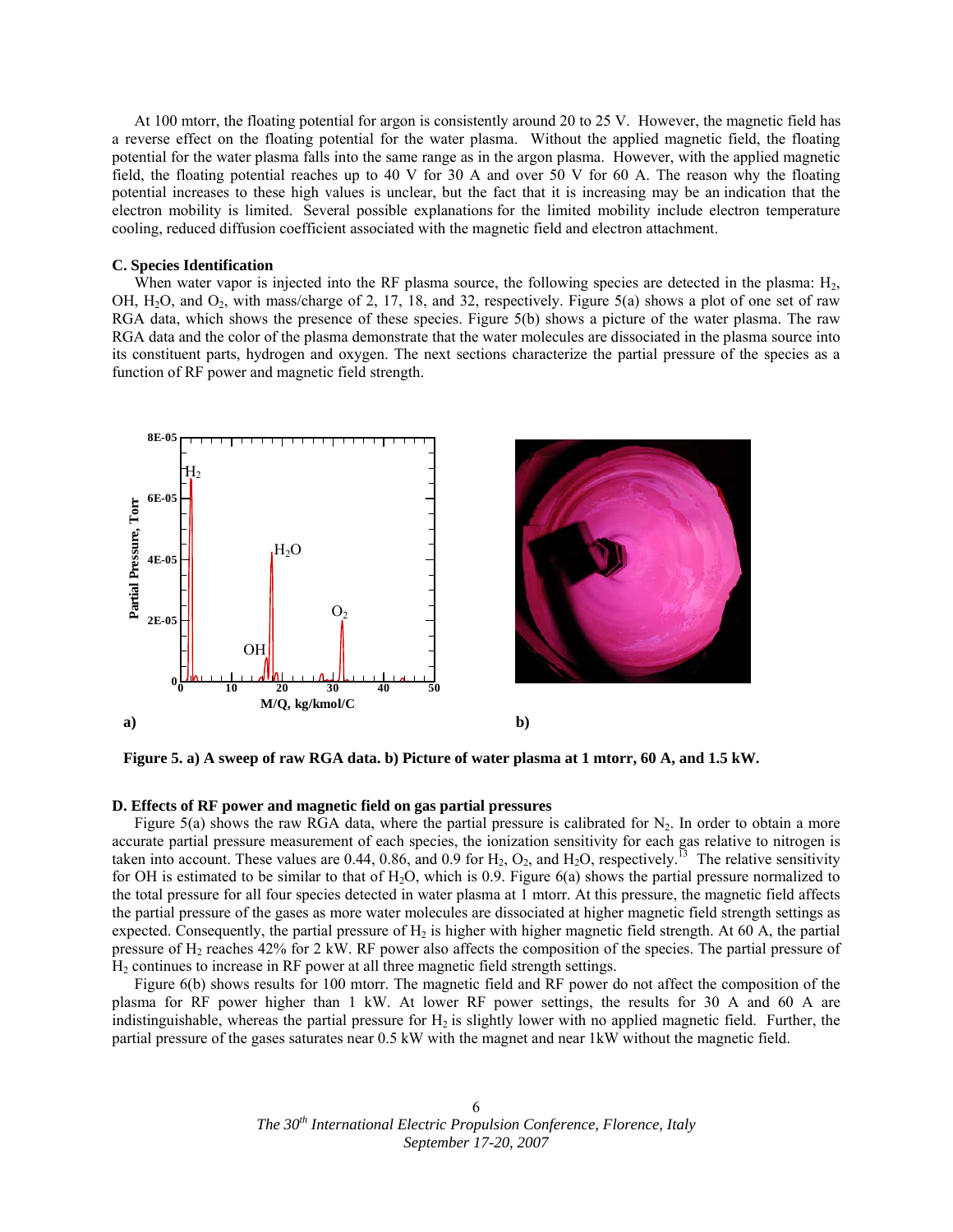

Figure 6. Ratio of H<sub>2</sub>, O<sub>2</sub>, OH, and H<sub>2</sub>O partial pressure to total pressure for a) 1 mtorr chamber pressure **and b) 100 mtorr chamber pressure. Applied DC current to the magnetic coils are 0 A (square), 30 A (triangle) and 60 A (circle).** 

#### **E. Effect of chamber pressure on hydrogen partial pressure**

In the previous section, the effects of the magnetic field and RF power on the composition of the plasma are different for different chamber pressures. The value of most interest is the partial pressure of  $H_2$ , and this section investigates the effect of chamber pressure on partial pressure of H2. Figure 7(a) shows results at varying chamber pressures and magnetic field strength settings. Only the mechanical pump was used in this case. Results in Fig. 7(a) reveals that the partial pressure of  $H_2$  decreases with pressure, but are consistently higher with the magnetic field for a given pressure setting. Again, H<sub>2</sub> pressure saturates near 0.5 kW for most cases. An increase in pressure is equivalent to an increase in mass flow rate when the same pump is used. Thus, as the pressure and mass flow rate increase, the percentage of water molecules being dissociated decreases. This result is expected because at a fixed power, adding more gas eventually cools down the electrons, thus saturating the plasma species.



Figure7. Ratio of H<sub>2</sub> partial pressure to total pressure at a) 1 mtorr (blue lines), 200 mtorr (purple lines), **300 mtorr (green lines), and 400 mtorr (red lines) and b) 400 mtorr (red lines) and 1 mtorr (blue lines) chamber pressure. Applied DC current to the magnetic coils are 0 A (square), 30 A (triangle) and 60 A (circle).** 

*The 30th International Electric Propulsion Conference, Florence, Italy September 17-20, 2007*  7